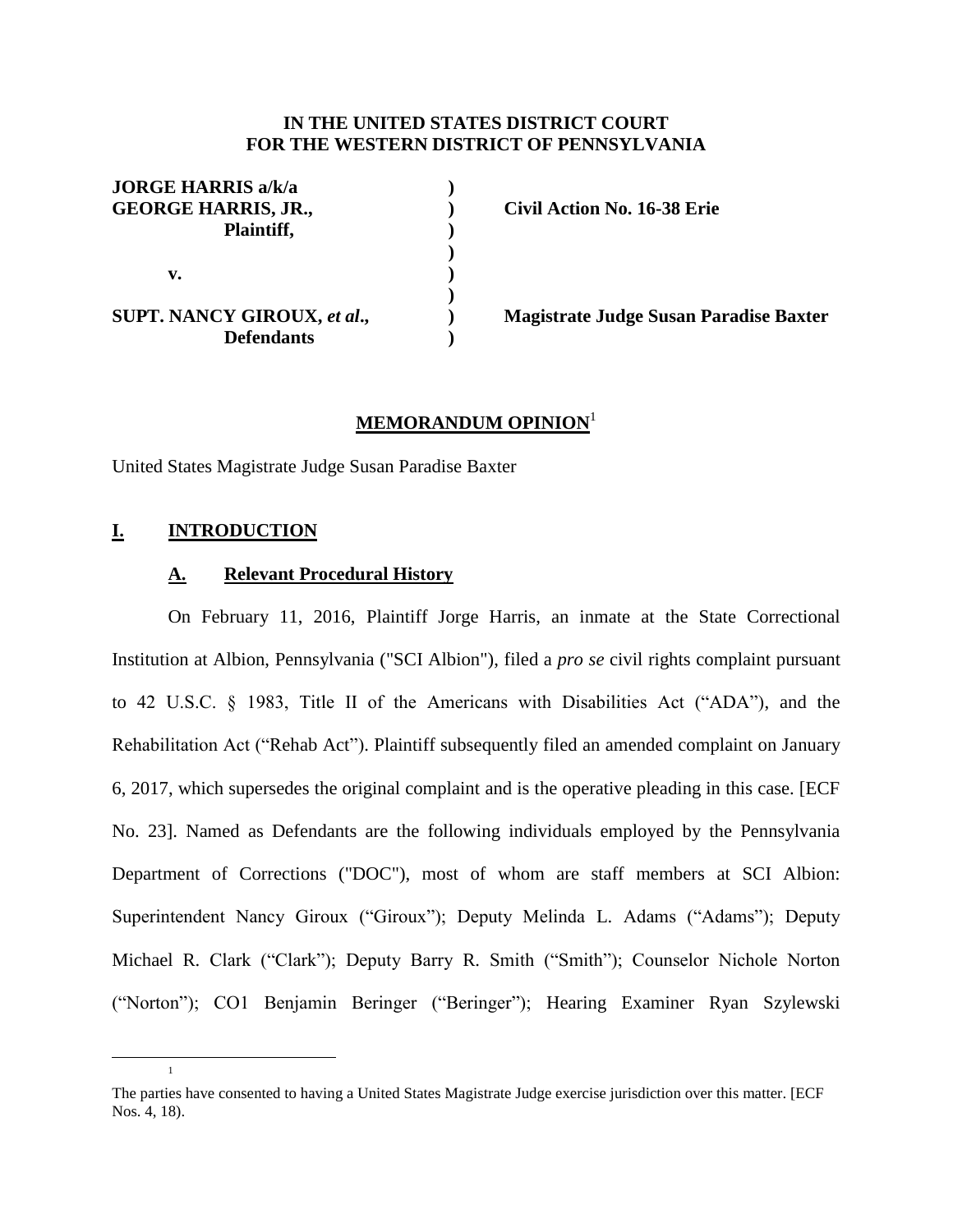("Szylewski"); Grievance Coordinator Ronnie Martucci ("Martucci"); Unit Manager Bryan E. Flinchbaugh ("Flinchbaugh"); Intelligence Captain Earl J. Jones ("Jones"); Acting Major of Unit Management Melanie Kosinski ("Kosinski"); and DOC Secretary Wetzel ("Wetzel").<sup>2</sup>

Plaintiff's amended complaint contains three causes of action. Count I is a First Amendment retaliation claim asserting that Defendants retaliated against him for filing grievances and inmate requests by unjustifiably confining him in the restricted housing unit ("RHU") for almost four months, refusing his numerous requests for reasonable accommodations for his disabilities, and subjecting him to constant verbal and emotional abuse. (ECF No. 23, Amended Complaint, at  $\P$  104-111). Count II is a claim under both the Rehab Act and the ADA asserting that Defendants discriminated against him and refused to provide reasonable accommodations on account of his disabilities. (Id. at ¶¶ 112-118). Count III is an Eighth Amendment claim arising from his confinement in the RHU for 108 days. (Id. at  $\P$  119-127).

On January 20, 2017, Defendants filed a motion to dismiss Plaintiff's amended complaint [ECF No. 25] on the following grounds: (i) Plaintiff has failed to show the personal involvement of Defendants Giroux, Clark, Adams, Smith, Norton, Szelewski, Martucci, Flinchbaugh, Jones, Kosinski, and Wetzel, in any of the alleged wrongdoing; (ii) Plaintiff has failed to state a claim against Defendant Beringer related to the filing of false misconduct reports; (iii) Plaintiff has otherwise failed to state causes of action upon which relief may be granted; and (iv) Plaintiff's claims against Defendants in their official capacities are barred by Eleventh Amendment immunity. [ECF No. 26]. Plaintiff has since filed a brief in opposition to Defendants' motion. [ECF No. 28]. This matter is now ripe for consideration.

 $\overline{a}$ 

Krieg Williams, Parole Agent Supervisor at SCI-Albion, was named as a Defendant in the original complaint; however, he was neither named as a Defendant, nor was he the subject of any allegations or claims, in the amended complaint [ECF No. 23]. Thus, he has been terminated from this case.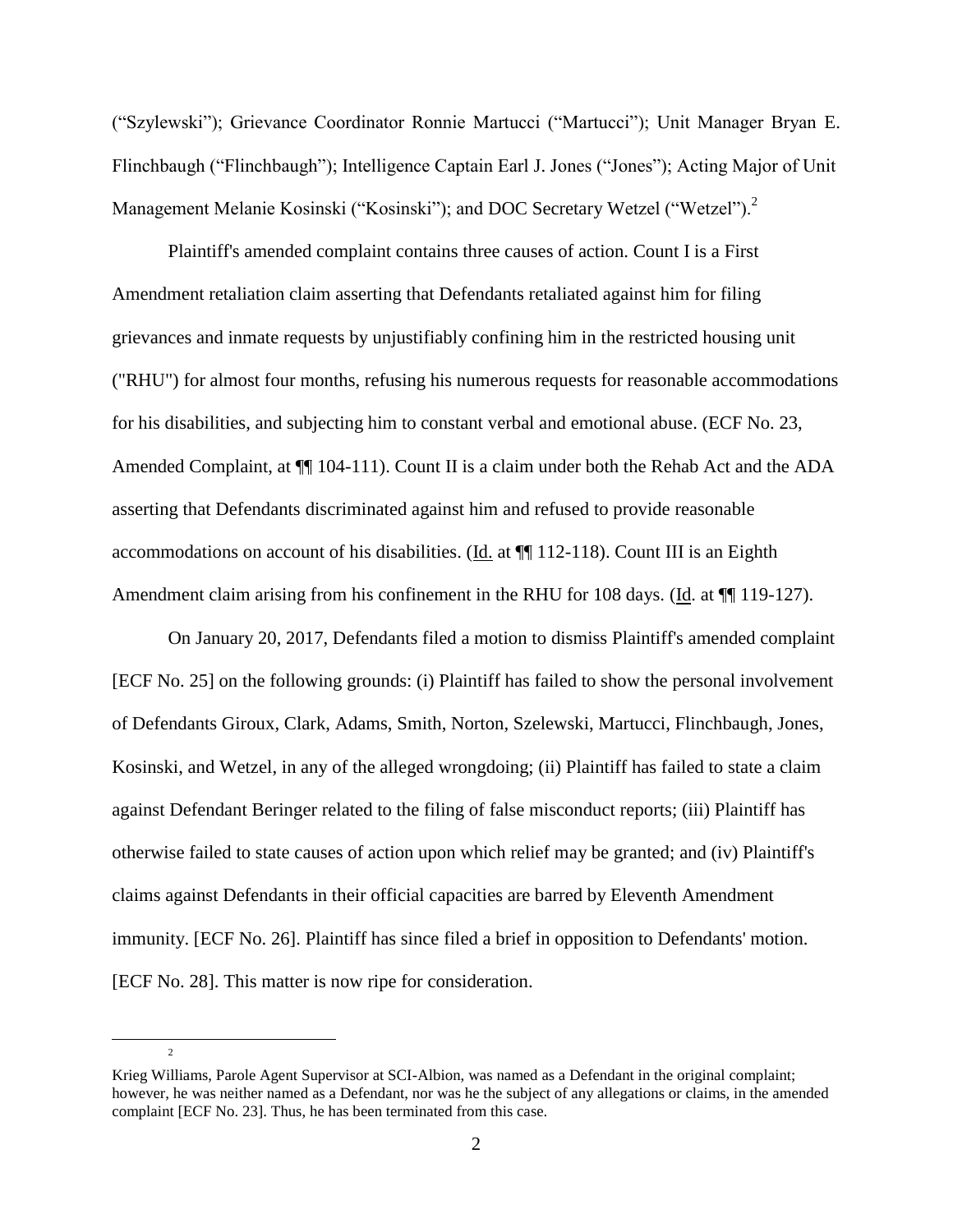## **B. Relevant Factual History**

Plaintiff is completely blind in his right eye and suffers from bilateral hearing loss, having no hearing in his left ear and 75% hearing loss in his right ear. (ECF No.23, Amended Complaint, at ¶ 2). Plaintiff's partial blindness occurred during his prior incarceration at SCI-Albion, which resulted in Plaintiff filing suit against SCI-Albion officials and employees that ultimately led to a negotiated monetary settlement. (Id. at  $\P$  3, 33). Approximately two years after his prior release from SCI-Albion in June 2013, Plaintiff was convicted of violating his parole and was sent back to SCI-Albion on May 11, 2015. (Id. at ¶¶ 34-38). Upon his return to SCI-Albion, Plaintiff was placed in the RHU, where he remained for a period of 108 days. (Id. at ¶¶ 5-7, 44). Plaintiff alleges that he was originally told he was placed in the RHU pending medical clearance, but was informed ten days later that he was being kept in the RHU because of a lack of bed space in general population. (Id. at ¶¶ 45-46).

On May 29, 2015, Plaintiff submitted a request to Defendant Smith that he be given a Zcode, which denotes single cell status in general population. (Id. at ¶ 49). Defendant Norton was allegedly responsible for processing the necessary paperwork to obtain the Z-code. (Id. at ¶ 51). Plaintiff alleges that, although the process for obtaining a Z-code usually takes only two to three weeks, Defendant Norton delayed the process for nearly three months. (Id.).

While he was in the RHU, Plaintiff alleges that he was "denied access to assistive devices, personal hygiene opportunities (showers, shaves, etc.), exercise opportunities, and phone calls to family members or attorneys." (Id. at ¶ 8). In particular, Plaintiff alleges that he was not given access to a hearing aid for his right ear until November 2016. (Id. at  $\P$  61). Plaintiff also alleges that he was subjected to verbal and emotional abuse in the form of racial epithets and food tampering. (Id. at ¶ 9).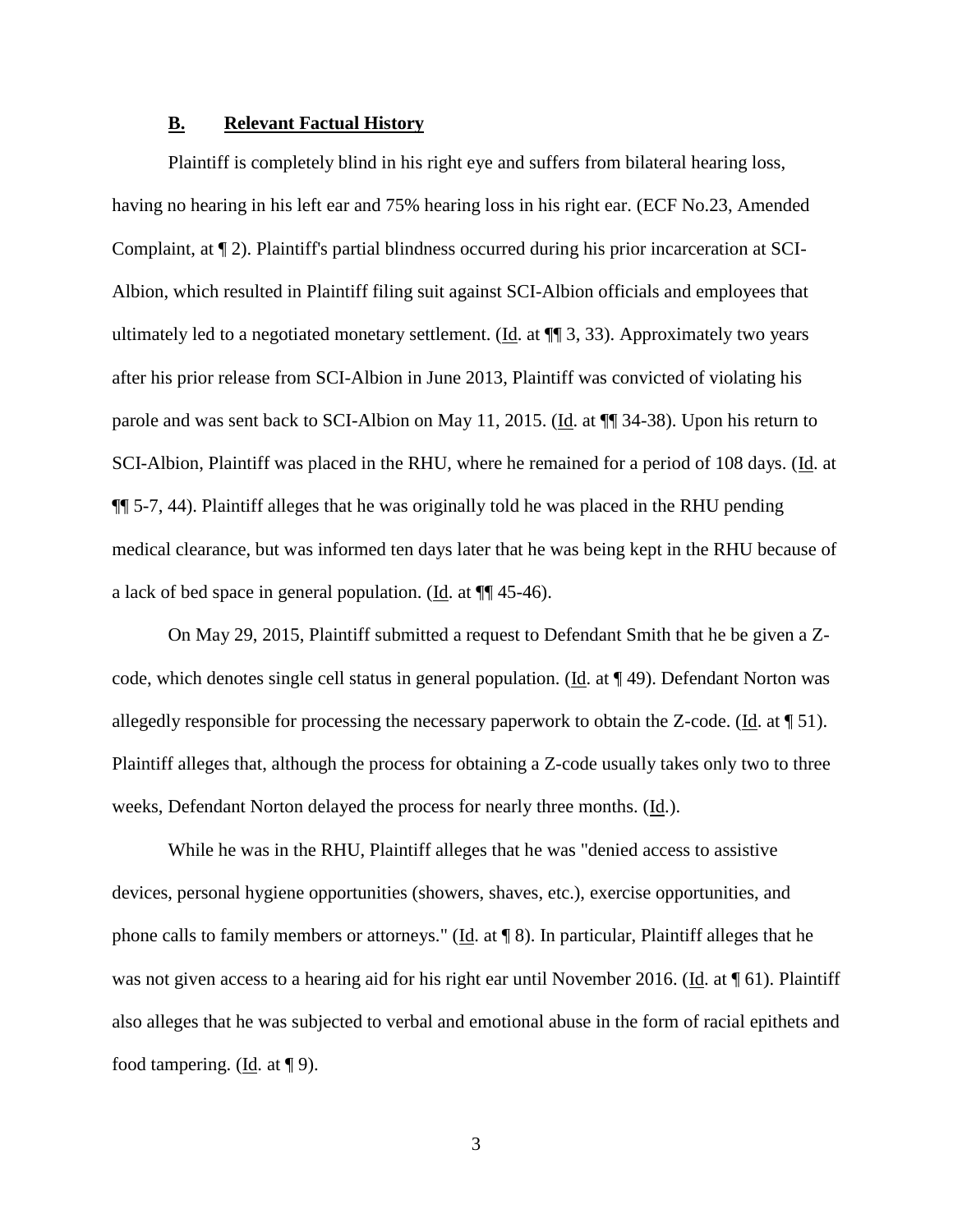# **C. Standard of Review**

A motion to dismiss filed pursuant to Rule 12(b)(6) must be viewed in the light most favorable to the plaintiff and the complaint's well-pleaded allegations must be accepted as true. Erickson v. Pardus, 551 U.S. 89, 93–94 (2007). A complaint must be dismissed pursuant to Rule 12(b)(6) if it does not allege "enough facts to state a claim to relief that is plausible on its face." Bell Atl. Corp. v. Twombly, 550 U.S. 544, 570 (2007) (rejecting the traditional 12(b)(6) standard set forth in Conley v. Gibson, 355 U.S. 41 (1957)). See also Ashcroft v. Iqbal, 556 U.S. 662 (2009) (specifically applying Twombly analysis beyond the context of the Sherman Act).

A court need not accept inferences drawn by a plaintiff if they are unsupported by the facts set forth in the complaint. See California Pub. Emps'. Ret. Sys. v. The Chubb Corp., 394 F.3d 126, 146 (3d Cir. 2004), citing Morse v. Lower Merion Sch. Dist., 132 F.3d 902, 906 (3d Cir. 1997). Nor must the court accept legal conclusions set forth as factual allegations. Twombly, 550 U.S. at 555, citing Papasan v. Allain, 478 U.S. 265, 286 (1986); see also McTernan v. City of York, Pennsylvania, 577 F.3d 521, 531 (3d Cir. 2009) ("The tenet that a court must accept as true all of the allegations contained in a complaint is inapplicable to legal conclusions"). A plaintiff's factual allegations "must be enough to raise a right to relief above the speculative level." Twombly, 550 U.S. at 556, citing 5 C. WRIGHT & A. MILLER, FEDERAL PRACTICE AND PROCEDURE § 1216, pp. 235–36 (3d ed. 2004). Although the United States Supreme Court ("Supreme Court") does "not require heightened pleading of specifics, [the Court does require] enough facts to state a claim to relief that is plausible on its face." Twombly, 550 U.S. at 570.

In other words, at the motion to dismiss stage, a plaintiff is "required to make a 'showing' rather than a blanket assertion of an entitlement to relief." Smith v. Sullivan, No. 07-528, 2008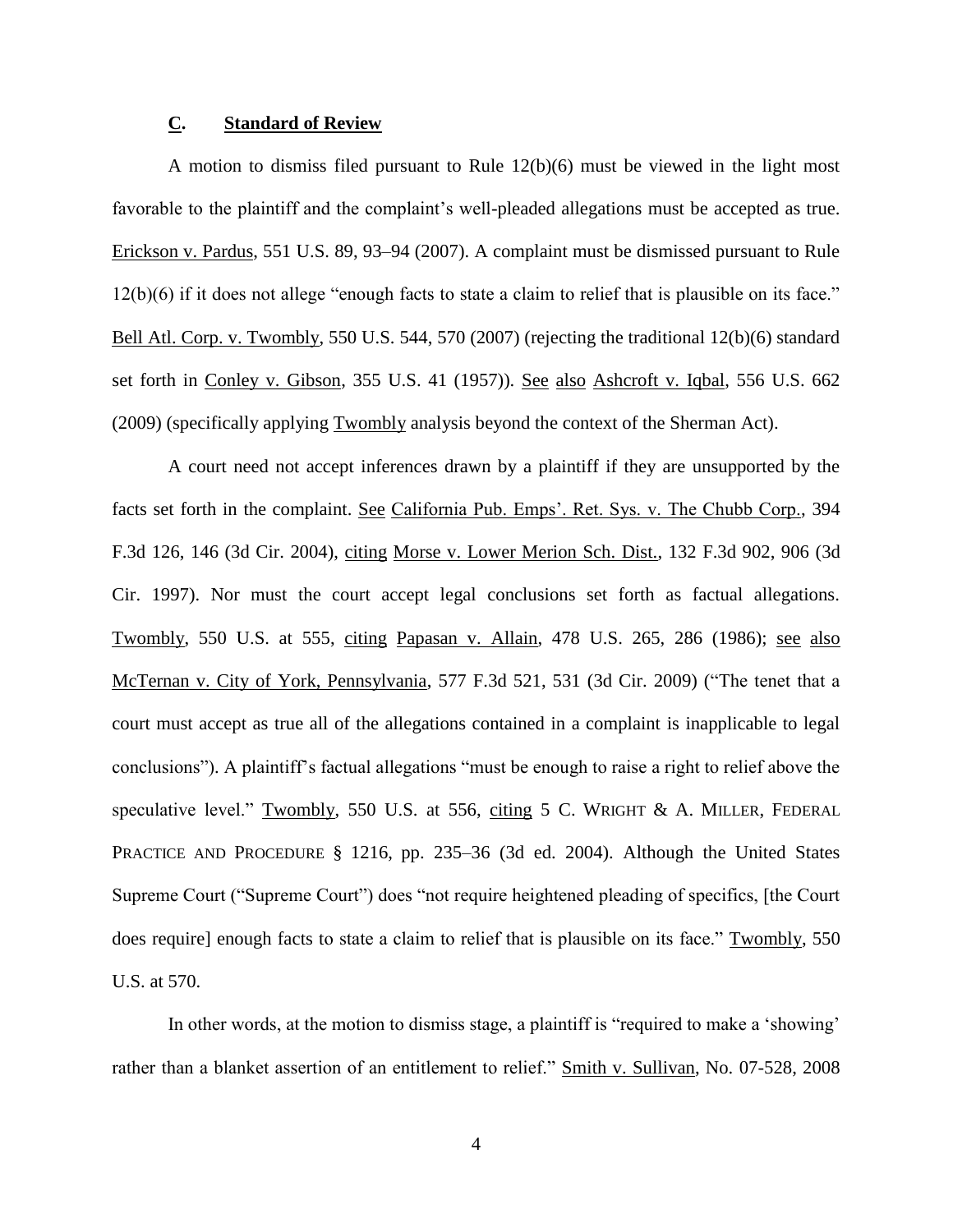WL 482469, at \*1 (D. Del. Feb. 19, 2008), quoting Phillips v. County of Allegheny, 515 F.3d 224, 231 (3d Cir. 2008). "This 'does not impose a probability requirement at the pleading stage,' but instead 'simply calls for enough facts to raise a reasonable expectation that discovery will reveal evidence of the necessary element." Phillips, 515 F.3d at 234, quoting Twombly, 550 U.S. at 556 n.3).

The Third Circuit has expounded on the Twombly/Iqbal line of cases. To determine the sufficiency of a complaint under Twombly and Iqbal, the court must follow three steps:

> First, the court must 'tak[e] note of the elements a plaintiff must plead to state a claim.' Second the court should identify allegations that, 'because they are no more than conclusions, are not entitled to the assumption of truth.' Finally, 'where there are well-pleaded factual allegations, a court should assume their veracity and then determine whether they plausibly give rise to an entitlement for relief?

Burtch v. Milberg Factors, Inc., 662 F.3d 212, 221 (3d Cir. 2011), quoting Santiago v. Warminster Twp., 629 F.3d 121, 130 (3d Cir. 2010).

"The purpose of a motion to dismiss is to test the sufficiency of a complaint, not to resolve disputed facts or decide the merits of the case." Tracinda Corp. v. DaimlerChrysler AG, 197 F. Supp. 2d 42, 53 (D. Del. 2002), citing Kost v. Kozakiewicz, 1 F.3d 176, 183 (3d Cir. 1993). Indeed, the Supreme Court has held that a complaint is properly dismissed under Rule 12(b)(6) when it does not allege "enough facts to state a claim to relief that is plausible on its face," Twombly, 550 U.S. at 570, or when the factual content does not allow the court "to draw the reasonable inference that the defendant is liable for the misconduct alleged." Iqbal, 556 U.S. at 678. The question is not whether the plaintiff will prevail in the end. Rather, the question "is whether the plaintiff is entitled to offer evidence in support of his or her claims." Swope v.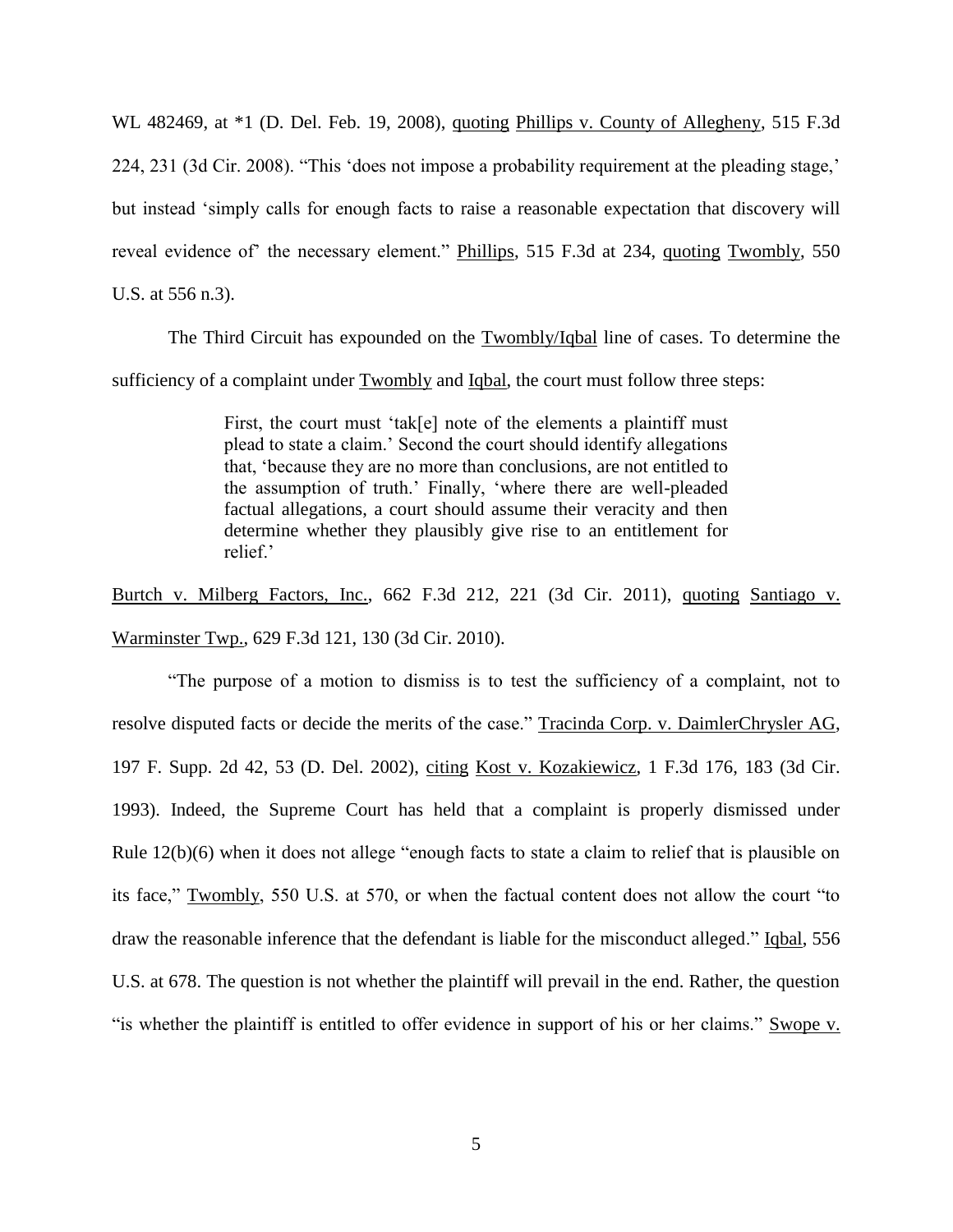City of Pittsburgh, 90 F. Supp. 3d 400, 405 (W.D. Pa. 2014), citing Oatway v. Am. Int'l Grp., Inc., 325 F.3d 184, 187 (3d Cir. 2003).

# **D. Discussion**

#### **1. Official Capacity Claims**

Defendants assert that, to the extent Plaintiff is suing them in their official capacities for monetary damages, they are immune from suit under the Eleventh Amendment. The Court agrees.

It is well settled that suits for damages by individuals against state governments, state agencies, or state officers acting in their official capacities are barred by the Eleventh Amendment. See Kentucky v. Graham, 473 U.S. 159, 165-67 (1985) (holding that claims for damages against a state officer acting in his official capacity are barred by the Eleventh Amendment); Chittister v. Dep't of Community and Economic Development, 226 F.3d 223 (3d Cir. 2000) (holding that individuals are barred from seeking monetary damages from state governments or state agencies). See also Bey v. Pennsylvania Department of Corrections, 98 F.Supp.2d 650, 657 (E.D. Pa. 2000) wherein the court summarized well-established law, observing that:

> [t]he Eleventh Amendment provides that "[t]he Judicial power of the United States shall not be construed to extend to any suit in law or equity, commenced or prosecuted against one of the United States by Citizens of another State, or by Citizens or Subjects of any Foreign State." U.S. Const. amend. XI. Thus, under the Eleventh Amendment, absent express consent by the state in question or a clear and unequivocal waiver by Congress, states are immune from suit in federal court. See Seminole Tribe of Fla. v. Florida, 517 U.S. 44, 54 (1996).

Id.; see also Koslow v. Commonwealth of Pennsylvania, 302 F.3d 161 (3d Cir. 2002).

No exceptions to Eleventh Amendment immunity are applicable here. The

Commonwealth of Pennsylvania has not consented to be sued. Wilson v. Vaughn, No. 93-C.V.-

6020, 1996 WL 426538, \*1 n.2 (E.D.Pa. July 30, 1996) (citing, 42 Pa. Con. Stat. Ann.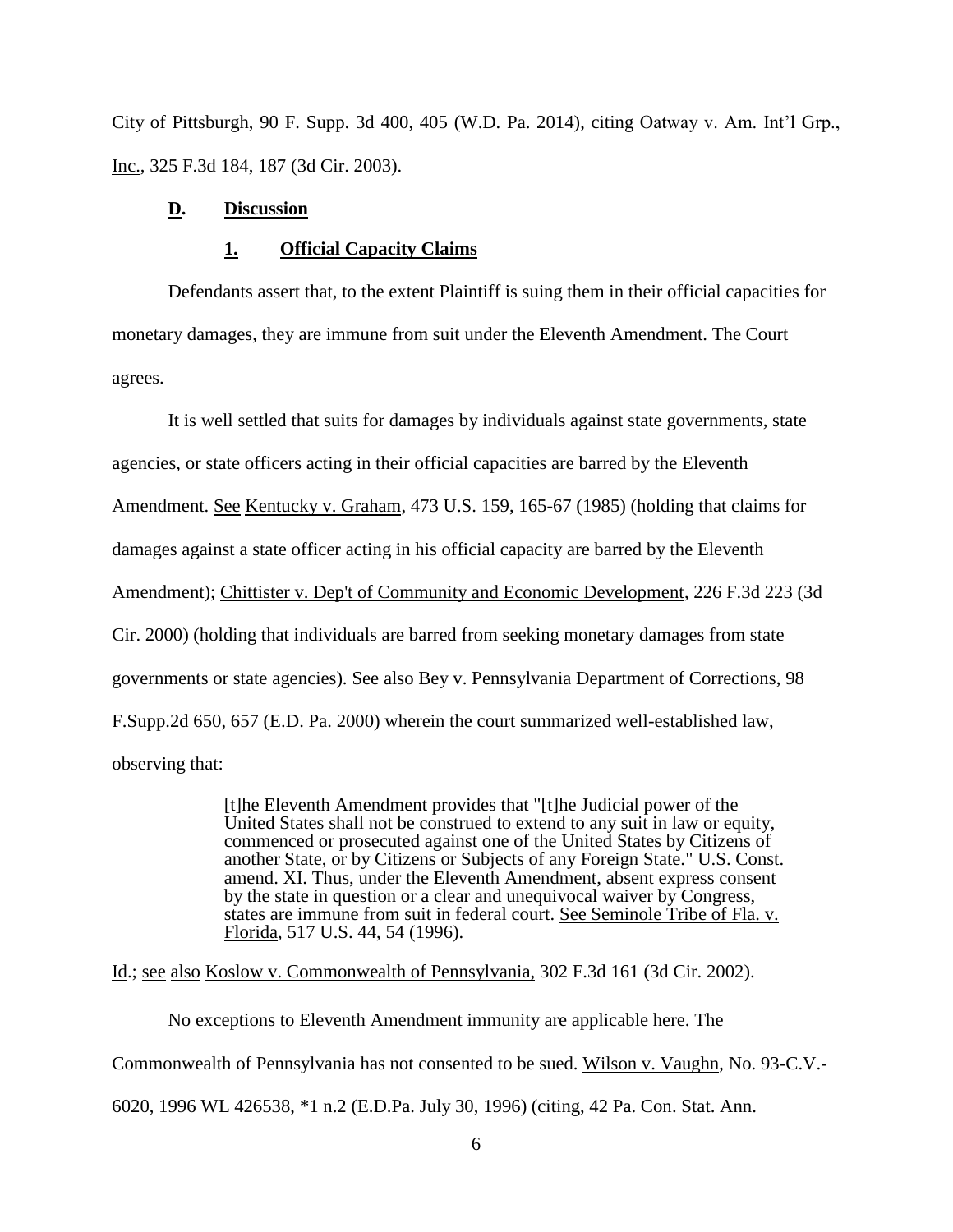§8521(b)). Congress has not expressly abrogated Pennsylvania's Eleventh Amendment immunity from civil rights suits for damages. Smith v. Luciani, No. 97-3613, 1998 WL 151803, \*4 (E.D.Pa. March 31, 1998), aff'd, 178 F.3d 1280 (3d Cir. 1999)(Table). Thus, Plaintiff's claims against Defendants in their official capacities for monetary damages will be dismissed.

## **2. Personal Involvement**

 $\overline{a}$ 

 $\overline{a}$ 

It is well-settled that liability under § 1983 requires a defendant's "personal involvement" in the deprivation of a constitutional right. See Gould v. Wetzel, 2013 WL 5697866, at \*2 (3d Cir. Oct. 21, 2013), citing Argueta v. U.S. Immigration and Customs Enforcement, 643 F.3d 60, 73 (3d Cir. 2011). This means that the defendant must have played an "affirmative part" in the complained-of misconduct. Ashcroft v. Iqbal, [556 U.S. 662, 677](https://1.next.westlaw.com/Link/Document/FullText?findType=Y&serNum=2018848474&pubNum=708&originatingDoc=I66f2e6504abb11e1bdb9e162c1ad40c0&refType=RP&fi=co_pp_sp_708_1949&originationContext=document&transitionType=DocumentItem&contextData=(sc.Search)#co_pp_sp_708_1949) (2009) ("In a § 1983 suit … [a]bsent vicarious liability, each Government official, his or her title notwithstanding, is only liable for his or her own misconduct."); Oliver v. Beard, 358 Fed. [Appx 297, 300 \(3d Cir.2009\);](https://1.next.westlaw.com/Link/Document/FullText?findType=Y&serNum=2020863831&pubNum=6538&originatingDoc=I66f2e6504abb11e1bdb9e162c1ad40c0&refType=RP&fi=co_pp_sp_6538_300&originationContext=document&transitionType=DocumentItem&contextData=(sc.Search)#co_pp_sp_6538_300) Chinchello v. Fenton, 805 F.2d 126, 133 (3d Cir. 1986). Supervisory liability may attach if the supervisor personally "participated in violating the plaintiff's rights, directed others to violate them, or, as the person in charge, had knowledge of and acquiesced" in a subordinate's unconstitutional conduct. [A.M. ex rel. J.M.K. v. Luzerne Cnty. Juvenile Det. Ctr., 372 F.3d 572,](https://1.next.westlaw.com/Link/Document/FullText?findType=Y&serNum=2004565009&pubNum=0000506&originatingDoc=I1e0152605b3b11e6882ab26877c13090&refType=RP&fi=co_pp_sp_506_586&originationContext=document&transitionType=DocumentItem&contextData=(sc.Default)#co_pp_sp_506_586)  [586 \(3d Cir. 2004\),](https://1.next.westlaw.com/Link/Document/FullText?findType=Y&serNum=2004565009&pubNum=0000506&originatingDoc=I1e0152605b3b11e6882ab26877c13090&refType=RP&fi=co_pp_sp_506_586&originationContext=document&transitionType=DocumentItem&contextData=(sc.Default)#co_pp_sp_506_586) citing [Baker v. Monroe Twp., 50 F.3d 1186, 1190-91 \(3d Cir. 1995\).](https://1.next.westlaw.com/Link/Document/FullText?findType=Y&serNum=1995072366&pubNum=0000506&originatingDoc=I1e0152605b3b11e6882ab26877c13090&refType=RP&fi=co_pp_sp_506_1190&originationContext=document&transitionType=DocumentItem&contextData=(sc.Default)#co_pp_sp_506_1190)<sup>3</sup>

Here, Defendants assert that Plaintiff's claims against Defendants Giroux, Clark, Adams, Smith, Norton, Szelewski, Martucci, Flinchbaugh, Jones, Kosinski, and Wetzel must be dismissed because he has failed to establish their personal involvement in the alleged constitutional violations.

The Court notes that supervisory liability may also attach if the supervisor, "with deliberate indifference to the consequences, established and maintained a policy, practice or custom which directly caused [the] constitutional harm." A.M. ex rel. J.M.K, 372 F.3d at 586, quoting Stoneking v. Bradford Area Sch. Dist., 882 F.2d 720, 725 (3d [Cir. 1989\).](https://1.next.westlaw.com/Link/Document/FullText?findType=Y&serNum=1989121313&pubNum=0000350&originatingDoc=I1e0152605b3b11e6882ab26877c13090&refType=RP&fi=co_pp_sp_350_725&originationContext=document&transitionType=DocumentItem&contextData=(sc.Default)#co_pp_sp_350_725) However, there are no allegations regarding a relevant policy, practice or custom in this case.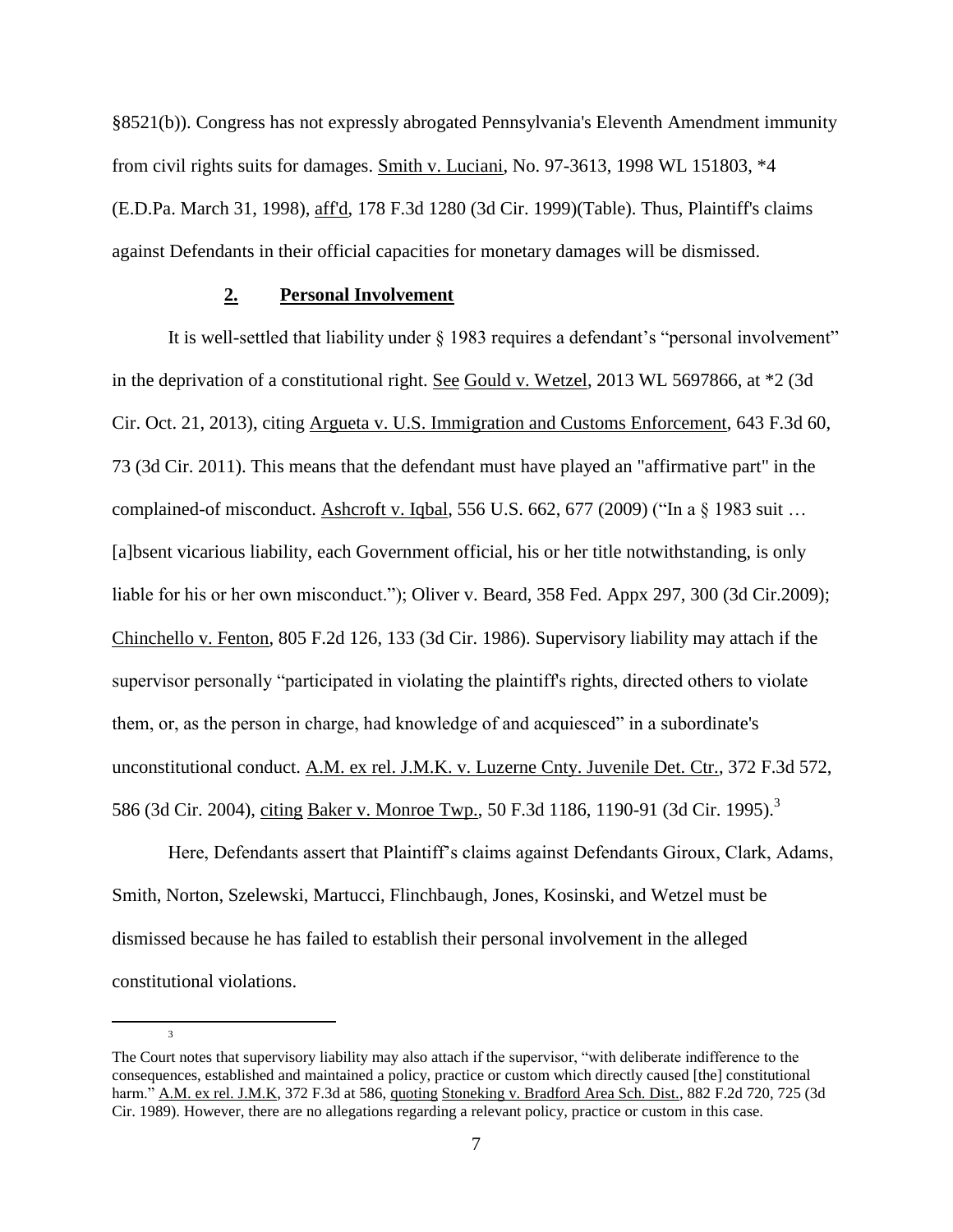#### **a. Defendants Jones and Wetzel**

First, Defendants argue that Plaintiff failed to state any allegations whatsoever against Defendants Jones and Wetzel and, thus, cannot support a claim against them. The Court agrees and these Defendants should be dismissed from this case, accordingly.

## **b. Defendants Flinchbaugh, Clark, Smith, and Adams**

Defendants next argue that the only alleged involvement of Defendants Flinchbaugh, Clark, Smith, and Adams occurred in their roles as members of the Program Review Committee ("PRC"). (ECF No. 26, Defendants' Brief, at p. 6). This is not entirely accurate. The Court agrees that the only allegation against Defendant Flinchbaugh is that he was a member of the PRC that decided on May 12, 2015, to continue Plaintiff in his status in the RHU "pending medical clearance." (ECF No. 23, Amended Complaint, at ¶ 45). At that time, Plaintiff had only been in the RHU for one day. Similarly, Defendant Clark is alleged to have been a member of the same PRC as Defendant Flinchbaugh, as well as the second PRC before whom Plaintiff appeared on May 26, 2015, when it was decided that Plaintiff would simply be continued on RHU status without further explanation ( $\underline{Id}$ . at  $\P$  48). At that time, Plaintiff had only been in the RHU for two weeks. These allegations, standing alone, are insufficient to establish that either Defendant Flinchbaugh or Defendant Clark was personally involved in any alleged constitutional violation.

As for Defendants Smith and Adams, in addition to alleging that each was a member of one (Adams) or both (Smith) of the PRC's already mentioned, Plaintiff alleges that he submitted an inmate request to Defendant Smith on May 29, 2015, asking to be placed on single-cell (Zcode) status in general population, and that Defendant Adams responded to the request by stating that Defendant Norton would start the process (Id. at ¶¶ 45, 48-50). Because no further allegations are asserted against Defendant Smith, Plaintiff has failed to establish Defendant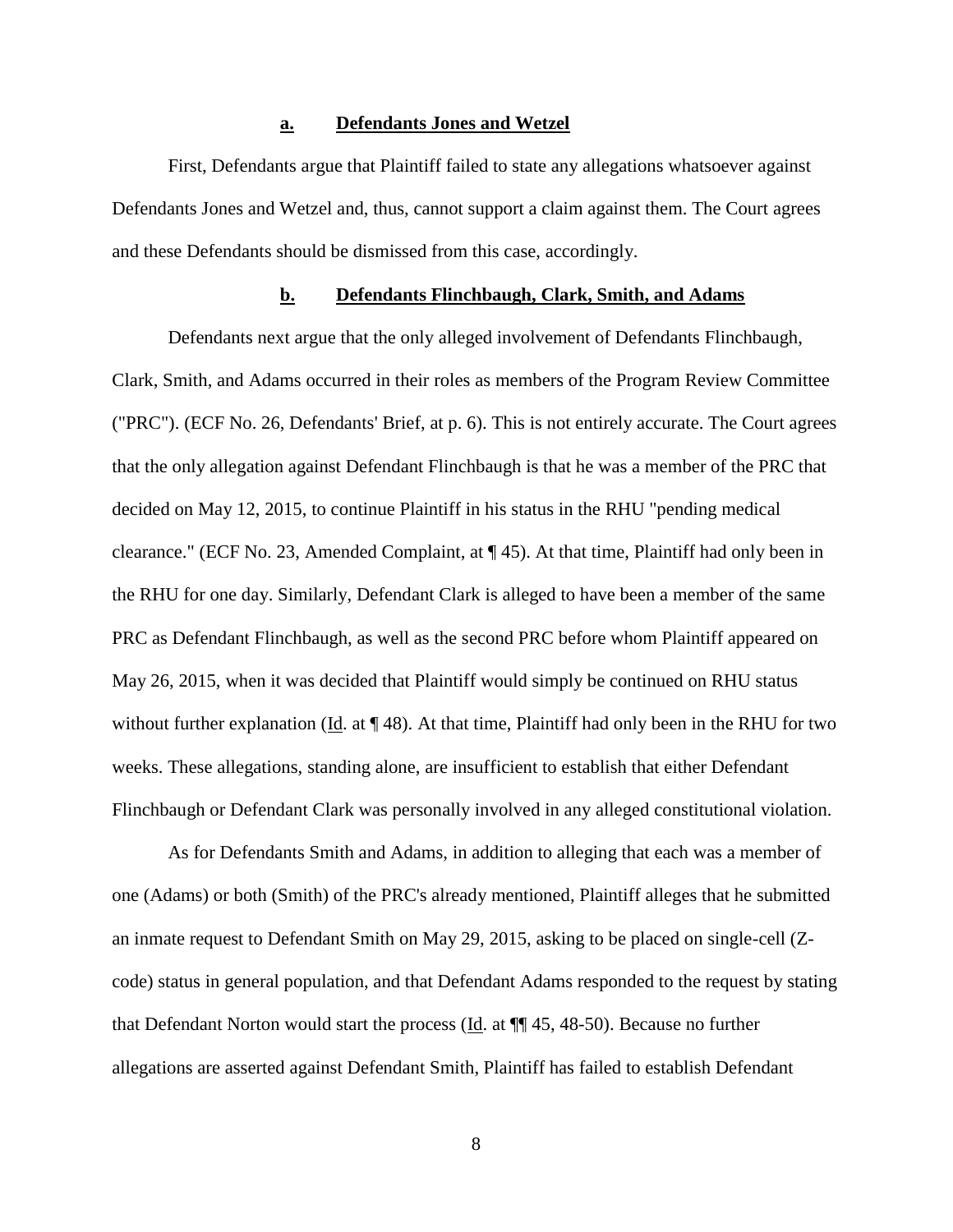Smith's personal involvement in any of the alleged constitutional misconduct. Not so with Defendant Adams, as Plaintiff alleges further that Defendant Adams was SCI-Albion's grievance coordinator when he was previously incarcerated there, that she was ultimately responsible for processing the paperwork regarding Plaintiff's Z-code request, and that she delayed the paperwork for over three months (Id. at  $\P$  78). These additional allegations are sufficient to establish Defendant Adams personal involvement in Plaintiff's alleged retaliation claim, the merits of which will be addressed later in this opinion.

# **c. Defendants Norton, Szelewski, Martucci, Giroux, and Kosinski**

Defendants argue that the only involvement of Defendant Norton was as Plaintiff's inmate counselor (ECF No. 26, Defendants' Brief, at p. 6). Although true, Plaintiff alleges that, in her role as counselor, Defendant Norton was responsible for processing the Z-code paperwork, but delayed the process for over three months. In addition, Plaintiff alleges that Defendant Norton taunted him regarding the time Plaintiff was kept in solitary confinement. (ECF No. 23, Amended Complaint, at  $\P$  51). These allegations are minimally sufficient to establish Defendant Norton's personal involvement in Plaintiff's retaliation claim. The same cannot be said of Defendants Szelewski, Martucci, Giroux, and Kosinski, however.

Defendant Szelewski's only alleged involvement was as a hearing examiner who found Plaintiff guilty of an allegedly false misconduct report. ( $\underline{Id}$ . at  $\P$  87).<sup>4</sup> This allegation fails to implicate Defendant Szelewski's involvement in any alleged constitutional violation, as any

 $\overline{a}$ 

Plaintiff further alleges that Defendant Szelewski was a Security Captain at SCI-Albion during Plaintiff's previous incarceration there, and that, in that former capacity, he had performed a "pretextual search" of Plaintiff's cell after Plaintiff filed his previous lawsuit. ( $\underline{Id}$ . at  $\P$  87). In making this allegation, Plaintiff is apparently attempting to show that Defendant Szelewski's conduct during Plaintiff's previous incarceration at SCI-Albion two years earlier establishes that Defendant Szelewski had retaliatory animus toward Plaintiff that caused his later finding of guilt. The Court, however, find's this connection too remote and tenuous.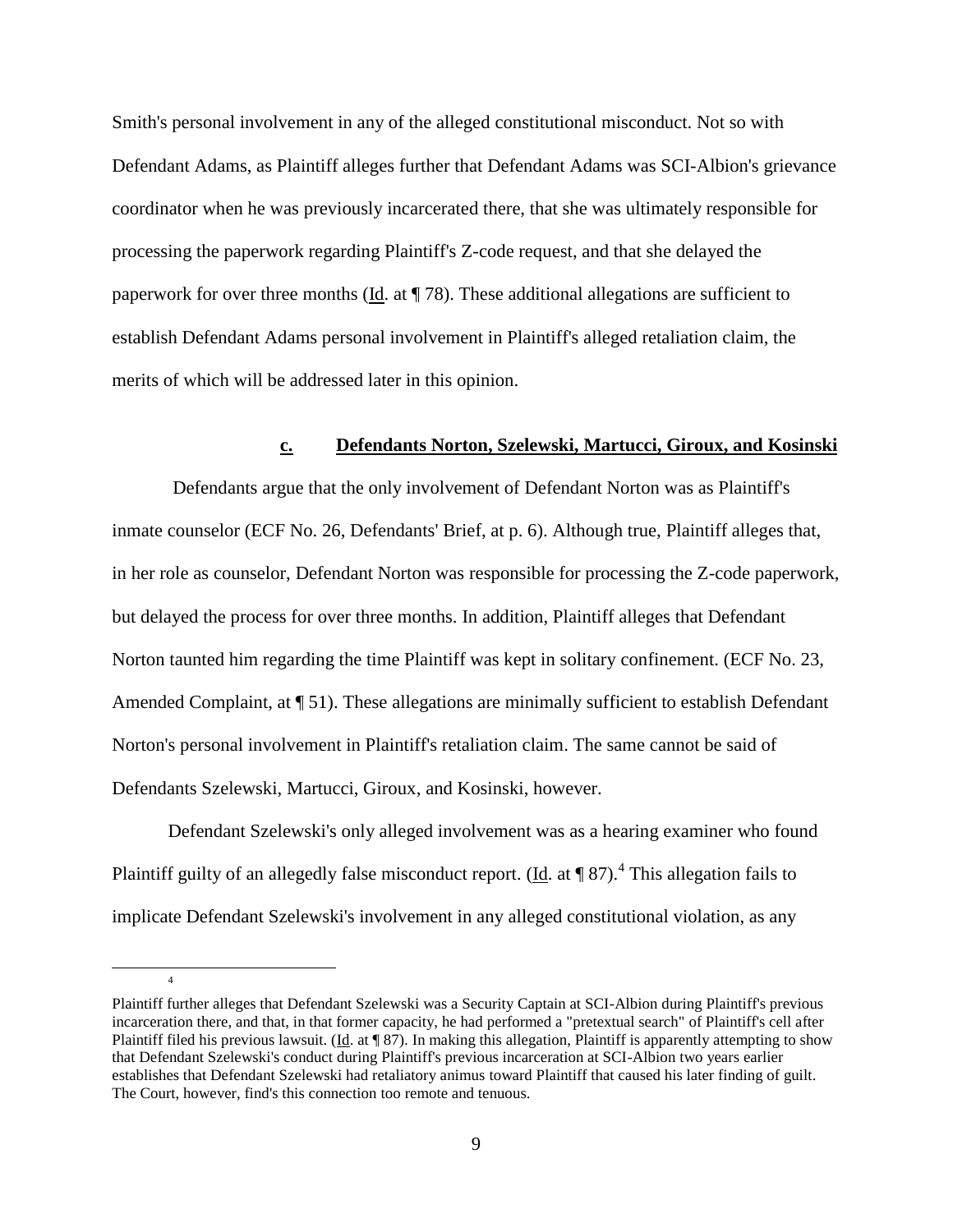disciplinary sanctions that may have resulted from the finding of guilt did not impose "'atypical and significant hardship on the inmate in relation to the ordinary incidents of prison life.'" Smith v. Mensinger, 293 F.2d 641, 653 (3d Cir. 2002), quoting Sandin v. Conner, 515 U.S. 472, 484 (1995). Defendant Martucci's only alleged involvement is that she received and either threw away, or delayed processing, a number of Plaintiff's grievances; however, "any allegations of improprieties in the handling of his grievance[s] do not state a cognizable claim under § 1983." Williams v. Armstrong, 566 Fed. Appx. 106, 108 (3d Cir. 2014). Defendants Giroux and Kosinski are alleged to have denied Plaintiff the use of a phone for the hearing impaired to contact his family members or an attorney (ECF No. 23, Amended Complaint, at ¶¶ 72-73, 79), while Defendant Kosinski is also alleged to have denied Plaintiff's request for a number of other items that would accommodate his deafness and blindness (Id. at ¶ 72-73). Plaintiff adds that both Defendants Giroux and Kosinski were named as defendants in his previous civil suit; however, any alleged connection between Defendants' more recent denials and Plaintiff's prior lawsuit is too remote and tenuous to establish retaliatory animus. Thus, Plaintiff has failed to establish the personal involvement of Defendants Giroux and Kosinski in any constitutional misconduct.<sup>5</sup>

#### **3. Eighth Amendment Claims**

 $\overline{a}$ 

5

"The Cruel and Unusual Punishments Clause of the Eighth Amendment proscribes 'punishments which are incompatible with the evolving standards of decency that mark the progress of a maturing society.'" Tillman v. Lebanon County Corr. Fac., 221 F.3d 410, 417 (3d Cir. 2000) (footnote omitted), quoting Estelle v. Gamble, 429 U.S. 97, 102 (1976). In order to

The Court notes, however, that the allegations against Defendants Giroux and Kosinski are sufficient to allege their personal involvement in Plaintiff's ADA and Rehabilitation Act claims, the merits of which are addressed later in this opinion.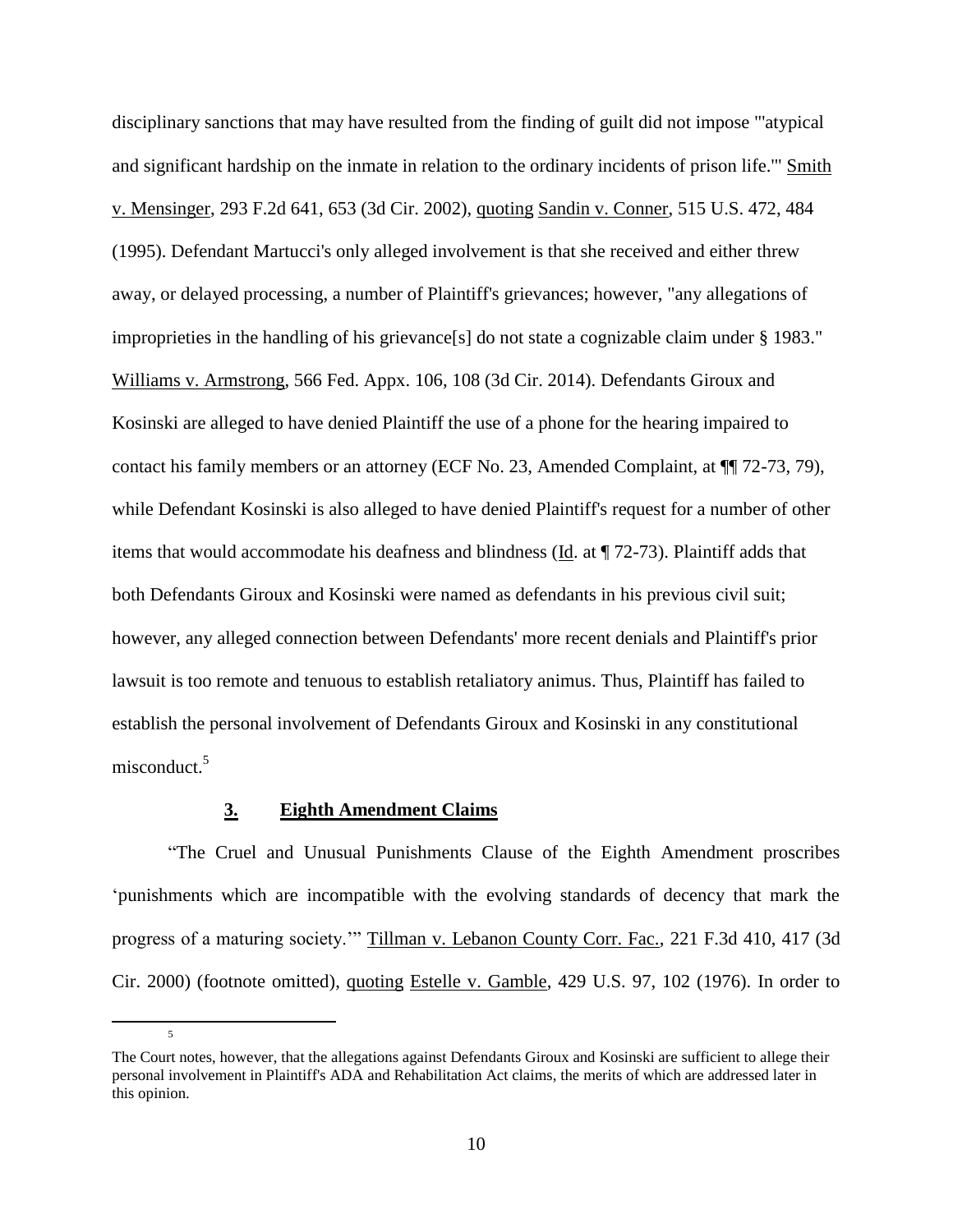establish an Eighth Amendment claim, a plaintiff must first prove "a sufficiently serious objective deprivation." Tillman, 221 F.3d at 418. This objective component is narrowly defined. "[C]onditions that cannot be said to be cruel and unusual under contemporary standards are not unconstitutional. To the extent that such conditions are restrictive and even harsh, they are part of the penalty that criminal offenders pay for their offenses against society." Rhodes v. Chapman, 452 U.S. 337, 347 (1981). Only "extreme deprivations" are sufficient to make out an Eighth Amendment claim. Hudson v. McMillian, 503 U.S. 1, 9 (1992). A prisoner must show that the condition, either alone or in combination with other conditions, deprived him of "the minimal civilized measure of life's necessities," or at least a "single, identifiable human need." Wilson v. Seiter, 501 U.S. 294 (1991) citing Rhodes, 452 U.S. at 347. These needs include "food, clothing, shelter, sanitation, medical care and personal safety." Griffin v. Vaughn, 112 F.3d 703, 709 (3d Cir. 1997). Whether the required showing has been made depends on a number of factors including the extent of any injury actually incurred. Lane v. Culp, 2007 WL 954101, at \*5 (W.D.Pa. Mar. 28, 2007) citing Cowans v. Wyrick, 862 F.2d 697, 700 (8th Cir. 1988).

In addition to meeting the objective standard of deprivation, a Plaintiff seeking to establish an Eighth Amendment claim must demonstrate that "a prison official subjectively acted with a sufficiently culpable state of mind, *i.e.*, deliberate indifference." Tillman, 221 F.3d at 418. This subjective component is also narrowly construed. A defendant's conduct violates the Eighth Amendment "only if he knows that the inmate  $\lceil \int$  face [s] a substantial risk of serious harm and disregards that risk by failing to take reasonable measures to abate it." Farmer v. Brennan, 511 U.S. 825, 847 (1994).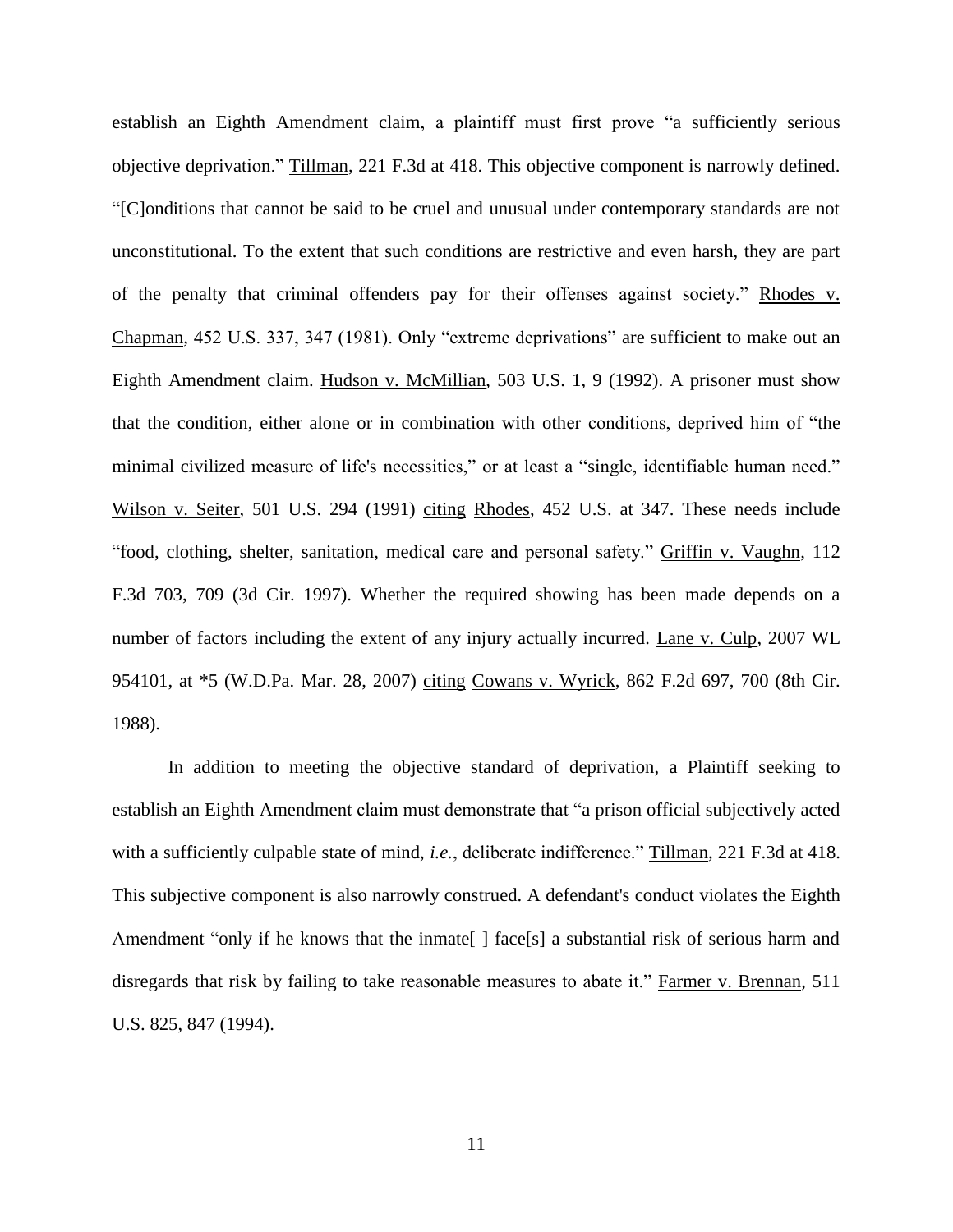## **a. Deprivation of Food**

Plaintiff alleges that Defendant Beringer spit in his food and/or informed Plaintiff he had tampered with his food for a period of fifteen days while Plaintiff was confined in the RHU. As a result, Plaintiff alleges that he did not eat during that fifteen day period, and that Defendant Beringer falsified the log book during that time, stating that Plaintiff had eaten when he had not. (ECF No. 23, Amended Complaint, at ¶ 82).

An Eighth Amendment violation may occur if a prison official serves "unsanitary, spoiled or contaminated food." Robles v. Coughlin, 725 F.2d 12, 15 (2d Cir. 1983). Prisoners must receive "nutritionally adequate food that is prepared and served under conditions which do not present an immediate danger to the health and well[-]being of the inmates who consume it." Id., citing Ramos v. Lamm, 639 F.2d 559, 571 (10th Cir. 1980), cert. denied, 450 U.S. 1041 (1981)). "[O]nly a substantial deprivation of food to a prisoner sets forth a viable Eighth Amendment claim." Lindsey v. O'Connor, 327 F. App'x 319, 321 (3d Cir. 2009).

Here, Plaintiff's allegations against Defendant Beringer are sufficient to survive Defendants' motion to dismiss. See Rodriguez v. Wetzel, 2015 WL 1033842, at \*11 (W.D. Pa. Mar. 9, 2015) ("[T]he Eighth Amendment's prohibition against cruel and unusual punishment is implicated" when prison officials systematically "den[y] a series of meals to an inmate over a span of weeks").

# **b. Length of RHU Confinement**

The United States Court of Appeals for the Third Circuit has held that a prolonged term in administrative segregation (similar to the RHU) does not inflict an additional punishment without basis under the Eighth Amendment. Griffin, 112 F.3d at 709. In Griffin, a prisoner spent fifteen months in administrative segregation. Id. at 708. Here, Plaintiff spent only 108 days, or about four and a half months, in the RHU. Thus, as a matter of law, Plaintiff's 108-day stint in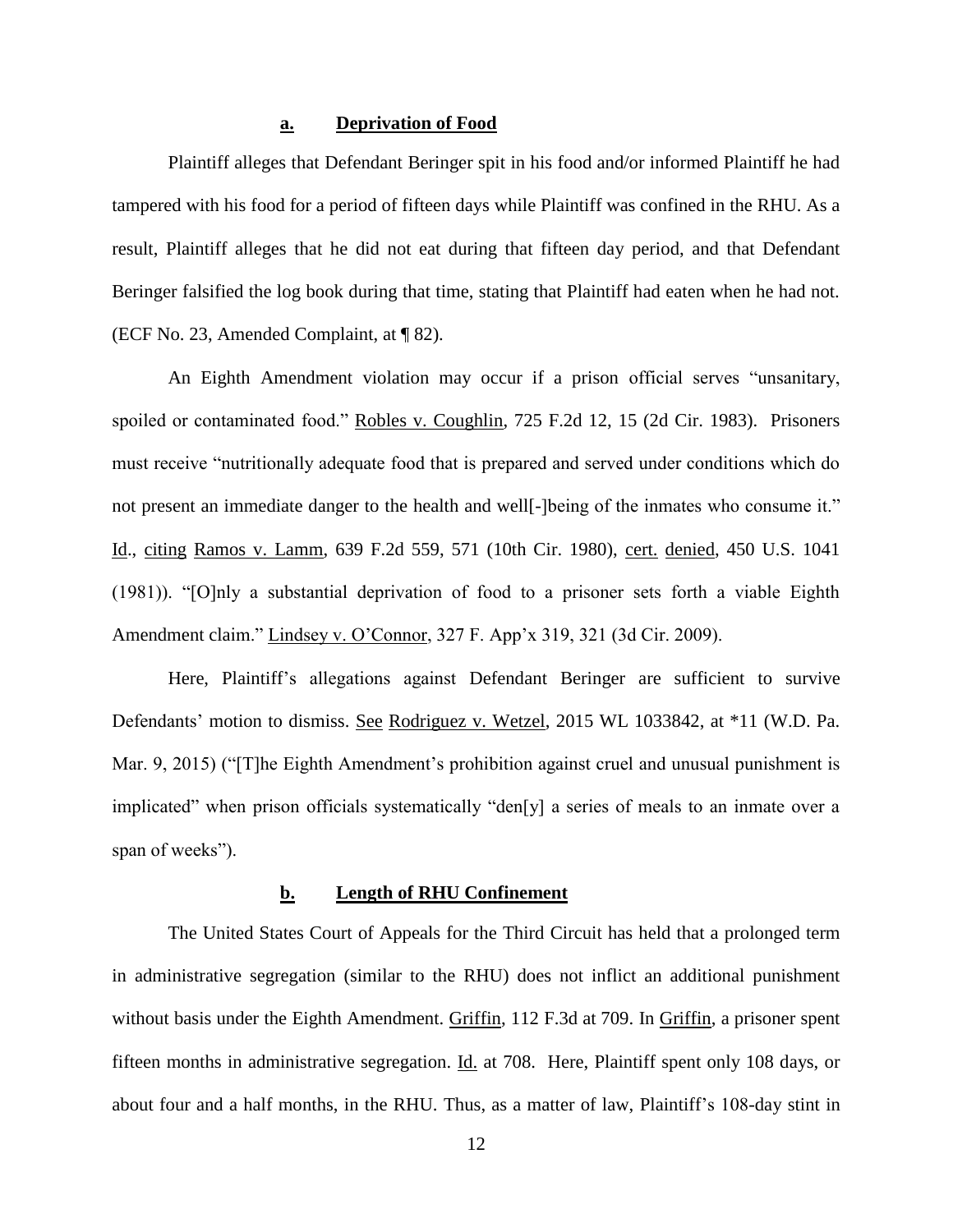the RHU was not so onerous as to state an Eighth Amendment claim upon which relief can be granted. $6$ 

# **c. Delaying Transfer to General Population and Failing to Accommodate Disabilities**

Plaintiff claims that Defendants violated his Eighth Amendment rights by delaying his transfer to general population and failing to accommodate his deafness and partial blindness. To state such a claim, Plaintiff must show he was deprived of "the minimal civilized measure of life's necessities," or at least a "single, identifiable human need." Wilson, 501 U.S. 294, 305 (1991), citing Rhodes, 452 U.S. at 347. As noted earlier, such needs are "food, clothing, shelter, sanitation, medical care and personal safety." Griffin, 112 F.3d at 709.

The alleged delay in transferring Plaintiff to general population does not implicate a deprivation of either "the minimal civilized measure of life's necessities" or a "single, identifiable human need." There is little doubt Plaintiff's stint in the RHU was uncomfortable compared to living in SCI Albion's general population; however, the Constitution "does not mandate comfortable prisons." Rhodes, 452 U.S. at 349. Thus, Plaintiff's claim that prison officials violated his Eighth Amendment rights by delaying his transfer to general population will be dismissed.

Plaintiff's claim that prison officials' failed to reasonably accommodate his disabilities also falls short of an Eighth Amendment violation. Plaintiff is blind in his right eye, deaf in his left ear, and seventy-five percent deaf in his right ear. (ECF No. 23, Amended Complaint, at

 $\overline{a}$ 

The Court notes that Plaintiff attempts to state a Fourteenth Amendment claim based upon the same allegations supporting his Eighth Amendment claim (ECF No. 23, Amended Complaint, at  $\P$  123-124); however, any attempted Fourteenth Amendment claim against the Defendants based upon the same facts as alleged to support the Eighth Amendment claim is barred by the doctrine set forth in Albright v. Oliver, 510 U.S. 266 (1994) (plurality) and Graham v. Connor, 490 U.S. 386 (1989); see also County of Sacramento v. Lewis, 523 U.S. 833, 843 (1998) (holding that if a constitutional claim is covered by a specific constitutional provision, such as the Fourth or Eighth Amendment, the claim must be analyzed under the standard applicable to that provision and not under the rubric of substantive due process)..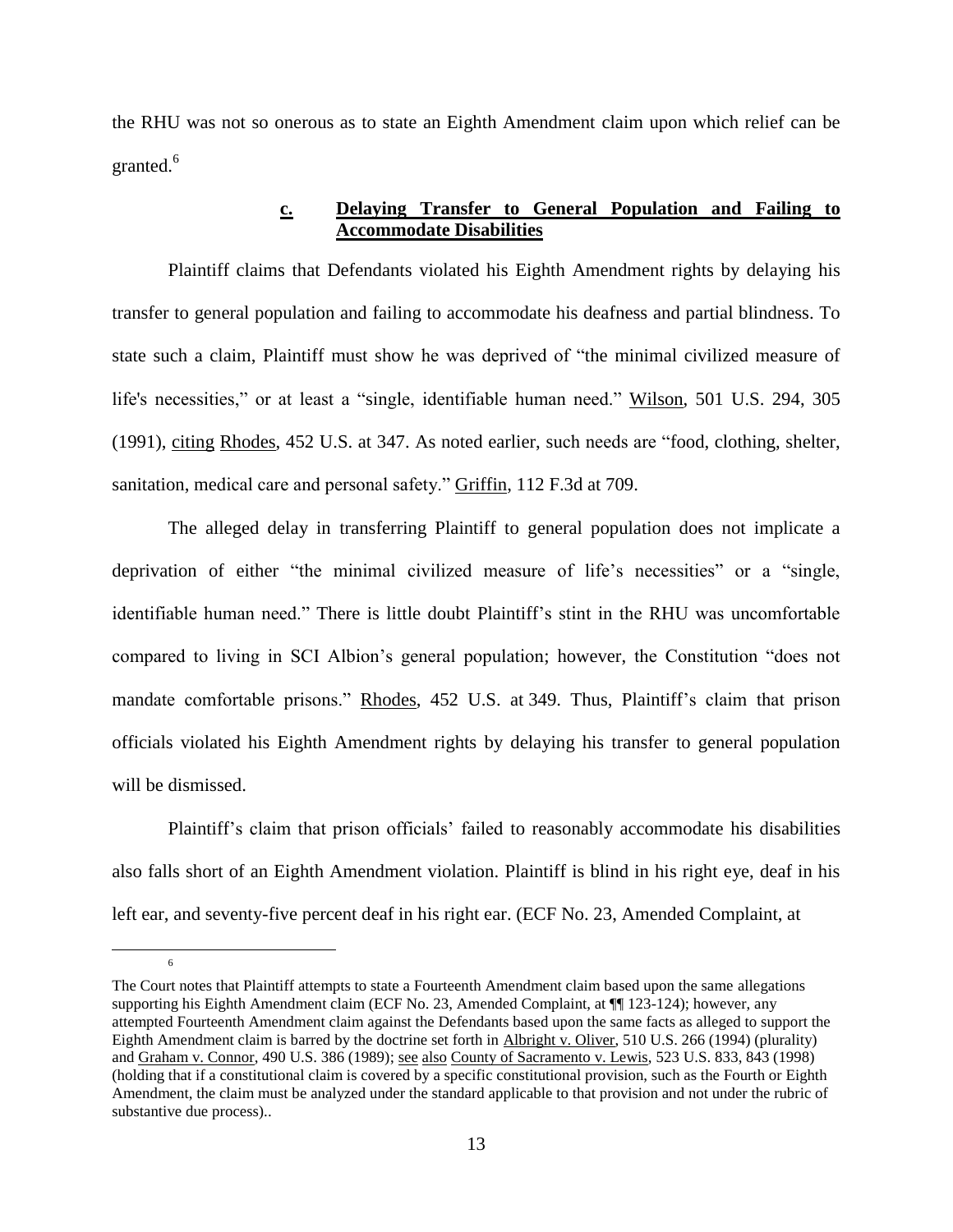¶ 26). When Plaintiff was detained and re-incarcerated at SCI-Albion, he was not wearing his hearing aid in his right ear, and his requests to obtain one were denied. (Id. at  $\P$  61). He was not given access to a hearing aid until November 2016. (Id.). Plaintiff also asked for his case to protect his specialized eye glasses, his vibrating watch (to alert him to the proper time to position himself in the RHU for requests), and a hearing-impaired-friendly phone for calls to his family and attorney. (Id. at  $\P$  72). These requests were also denied. (Id. at  $\P$  73). While prisons must provide adequate medical care, Griffin, 112 F.3d at 709, prison officials' denial of the accommodations Harris requested for his vision and hearing impairments did not deprive him of "the minimal civilized measure of life's necessities." Thus, Plaintiff's Eighth Amendment claim for failure to reasonably accommodate his disabilities will be dismissed.

#### **d. Verbal and Emotional Abuse**

Plaintiff claims that his Eighth Amendment rights were violated by Defendants' frequent verbal and emotional abuse. In particular, Plaintiff alleges that Defendant Norton taunted him about his attempt to transfer from the RHU to the general population, saying "[l]ook at [it] this way, at least you have a single cell in the RHU" (Id. at ¶ 51); Defendant Beringer called him "a nigger who doesn't deserve anything" (Id. at ¶ 81); and unnamed prison officials would often refer to his previous lawsuit by joking "[n]ext time, we're going to sue him." (Id. at ¶ 91).

"It is well settled that verbal harassment of a prisoner, although deplorable, does not violate the Eight Amendment." Robinson v. Taylor, 204 Fed.Appx. 155, 156 (3d Cir. 2006) (citations omitted); Richardson v. Sherrer, 344 Fed.Appx. 755, 757 (3d Cir. 2009); Lindsey v. O'Connor, 327 Fed.Appx. 319, 320 (3d Cir. 2009); Burdos v. Canino, 641 F. Supp. 2d 443, 455 (E.D. Pa. 2009) ("threats and offensive language are not actionable under § 1983"). Thus, Plaintiff's Eight Amendment claim for verbal and emotional abuse will be dismissed.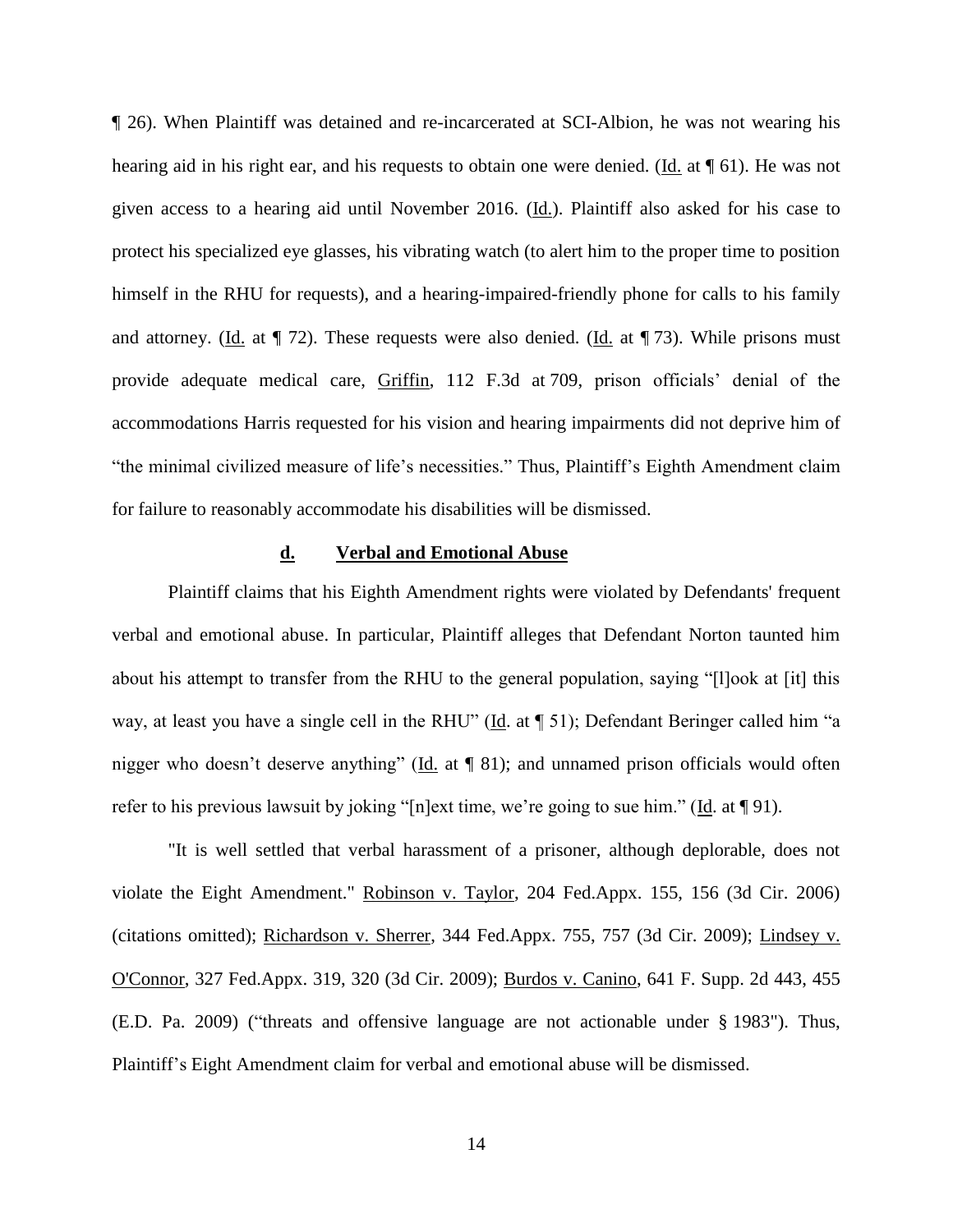#### **4. First Amendment Retaliation Claims**

Prisoners alleging retaliation for exercising their First Amendment rights must show three elements: (1) the conduct leading to the retaliation was constitutionally protected; (2) the prisoner endured an adverse action by prison officials; and (3) the exercise of a constitutional right was a substantial or motivating factor in the alleged retaliatory action. Rauser v. Horn, 241 F.3d 330, 333–34 (3d Cir. 2001). If a prisoner shows the three retaliation elements, prison officials "may still prevail by proving that they would have made the same decision absent the protected conduct for reasons reasonably related to a legitimate penological interest." Id. at 334.

An adverse action is sufficient "'to deter a person of ordinary firmness from exercising his First Amendment rights.'" Allah v. Seiverling, 229 F.3d 220, 225 (3d Cir. 2000), quoting Suppan v. Dadonna, 203 F.3d 228, 235 (3d Cir. 2000). "'Government actions, which standing alone do not violate the Constitution, may nonetheless be constitutional torts if motivated in substantial part by a desire to punish an individual for exercise of a constitutional right.'" Allah, 229 F.3d at 224 quoting Thaddeus-X v. Blatter, 175 F.3d 378, 386 (6th Cir. 1999) (en banc). It "need not be great in order to be actionable" but must be "more than de minimus." McKee v. Hart, 436 F.3d 165, 170 (3d Cir. 2006) (internal quotations and emphasis omitted).

To prove that a protected activity was a substantial or motivating factor in an alleged retaliatory action, a plaintiff must show "(1) an unusually suggestive temporal proximity between the protected activity and the allegedly retaliatory action, or (2) a pattern of antagonism coupled with timing to establish a causal link." Watson v. Rozum, 834 F.3d 417, 424 (3d Cir. 2016). "[T]he timing of the alleged retaliatory action must be 'unusually suggestive' of retaliatory motive before a causal link will be inferred." Estate of Smith v. Marasco, 318 F.3d 497, 512 (3d Cir. 2003) (internal quotation marks omitted) quoting Krouse v. Am. Sterilizer Co., 126 F.3d 494, 503 (3d Cir. 1997). When temporal proximity is not close enough to unduly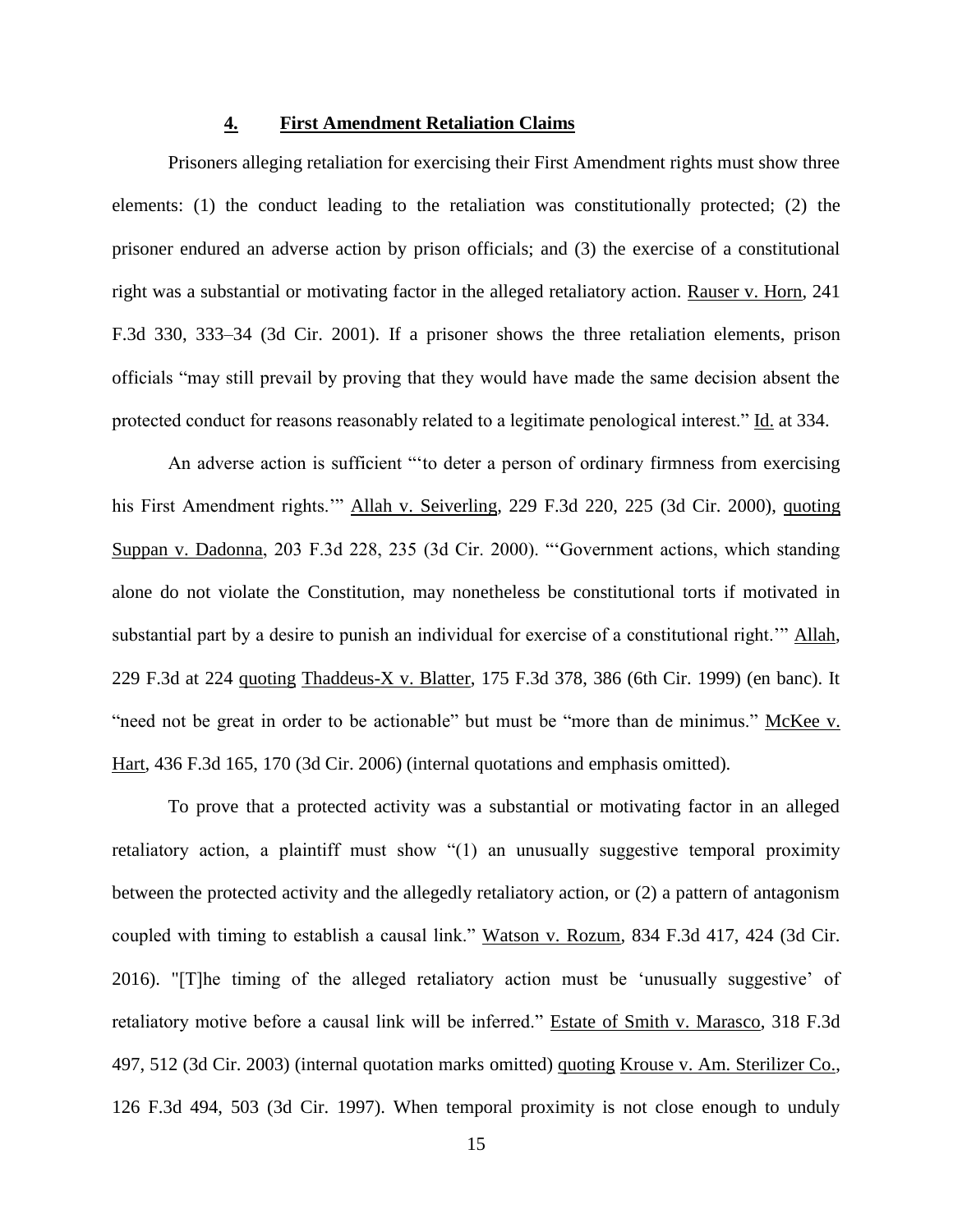suggest a retaliatory motive, the test is "timing plus other evidence." Farrell v. Planters Lifesavers Co., 206 F.3d 271, 280 (3d Cir. 2000).

First, it is beyond dispute that Plaintiff has alleged that he engaged in constitutionally protected conduct by virtue of the 22 grievances he allegedly filed during his RHU confinement, in addition to numerous written requests (ECF No. 23, Amended Complaint, at ¶¶ 96, 98).

Second, Plaintiff has sufficiently alleged that he suffered an adverse action in the form of his prolonged detention in the RHU, among other things, which would arguably deter a person of ordinary firmness from exercising his First Amendment rights. In particular, Plaintiff has adequately alleged that Defendants Norton and Adams purposely delayed the processing of his Z-code paperwork to move him from the RHU to general population, and that Defendant Beringer allegedly fabricated a misconduct charge against him to keep him in the RHU, as well as tampered with his food for a fifteen day period, which would also be considered an adverse action.

Finally, Plaintiff has sufficiently alleged a pattern of antagonism coupled with temporal proximity between his protected activity and said Defendants allegedly retaliatory conduct, to satisfy the third prong of his retaliation claim. Thus, the Court finds that Plaintiff has sufficiently alleged a *prima facie* case of retaliation against Defendants Norton, Adams, and Beringer to avoid dismissal at this early stage of the proceeding.

#### **5. ADA Title II and RA Claims**

Plaintiff claims that Defendants have refused to provide him reasonable accommodations for his disabilities and have discriminated against him in violation of both the Rehab Act and the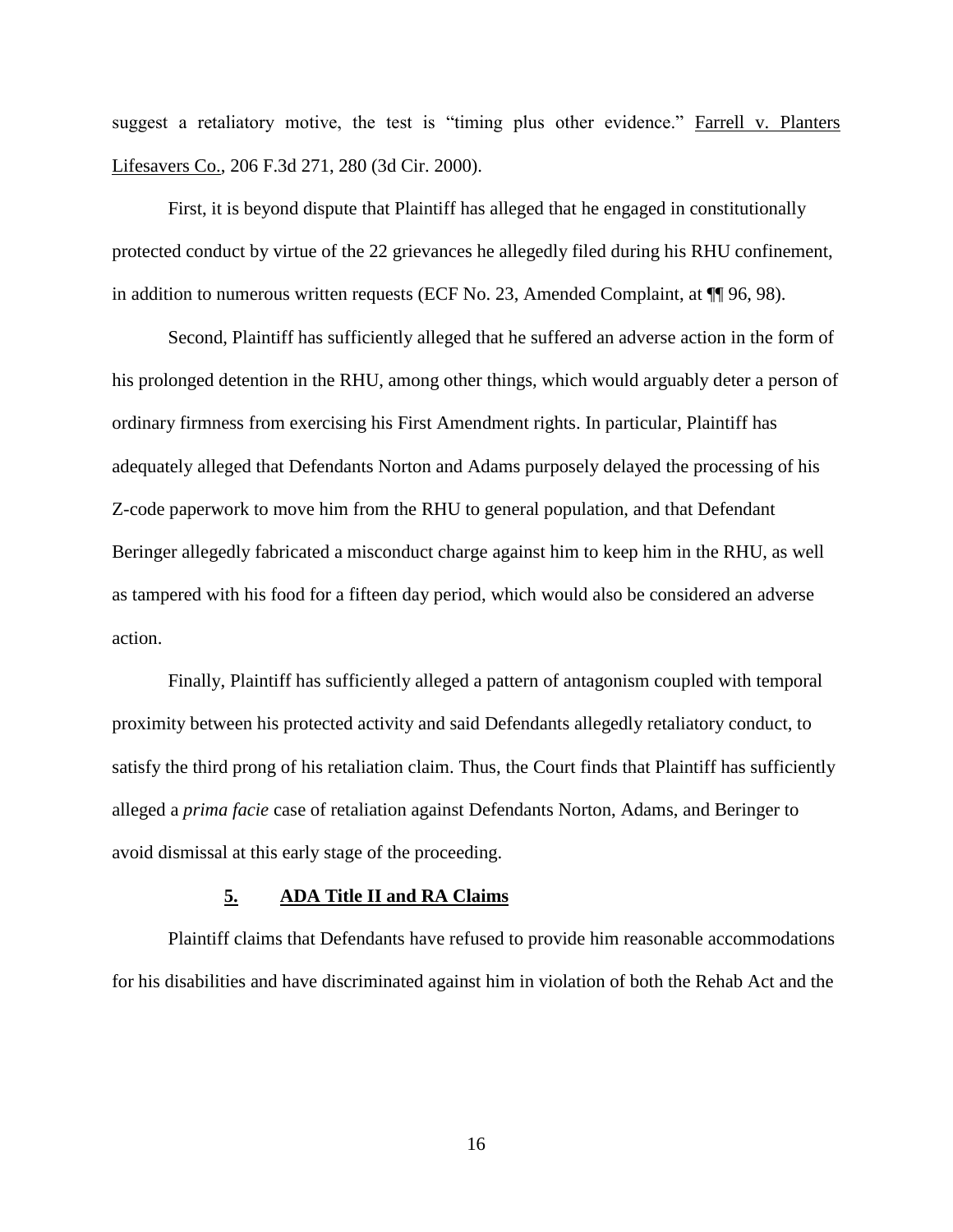$ADA.<sup>7</sup>$ 

 $\overline{a}$ 

7

Title II of the ADA provides, in relevant part, that "no qualified individual with a disability shall, by reason of such disability, be excluded from participation in or be denied the benefits of the services or activities of a public entity or be subjected to discrimination by such entity." 42 U.S.C. § 12132. The term "public entity," as defined by Title II of the ADA, does not include individuals. 42 U.S.C. § 12131(1). Thus, the law is clear that individuals, sued in their official capacities, are not "public entities" under the ADA and are not subject to liability thereunder. Emerson v. Thiel College, 296 F.3d 184, 189 (3d Cir. 2002) (individuals are not subject to liability under Titles I or II of the ADA). Accordingly, Plaintiff's ADA and Rehab Act claims against the Defendants in their individual capacities are barred as a matter of law and will be dismissed.

Nonetheless, the Third Circuit has recognized the right to sue state officials under the ADA and Rehab Act to the extent a plaintiff seeks prospective injunctive relief against the state officials acting in their official capacities. Koslow v. Commonwealth of Pa., 302 F.3d 161, 178 (3d Cir. 2002). In this case, Plaintiff seeks prospective injunctive relief in the form of an order "requiring Defendants to make reasonable accommodations for [his] disabilities, including, but not limited to, providing him with an accessible telephone device." (ECF No. 23, Amended Complaint, at  $\P$  128). Thus, the Court must determine whether Plaintiff has set forth sufficient allegations to satisfy the standards of the ADA (and the Rehab Act) to maintain an action for prospective injunctive relief.

The substantive standards for determining liability under the ADA and the Rehab Act are identical and are subject to the same analysis by the courts. McDonald v Pennsylvania, 62 F.3d 92, 95 (3d Cir. 1995); Sherer v. Pennsylvania Dept. of Corr., 2007 WL 4111412, at \*8 (W.D.Pa. 2007) (citation omitted). Thus, the Third Circuit Court of Appeals has found that they are appropriately considered in tandem. Pennsylvania Protection and Advocacy, Inc. v. Pennsylvania Dept. of Public Welfare, 402 F.3d 374, 379 n.3 (3d Cir. 2005). Accordingly, only the ADA claim will be addressed here, with the understanding that the same analysis holds true for the Rehab Act claim.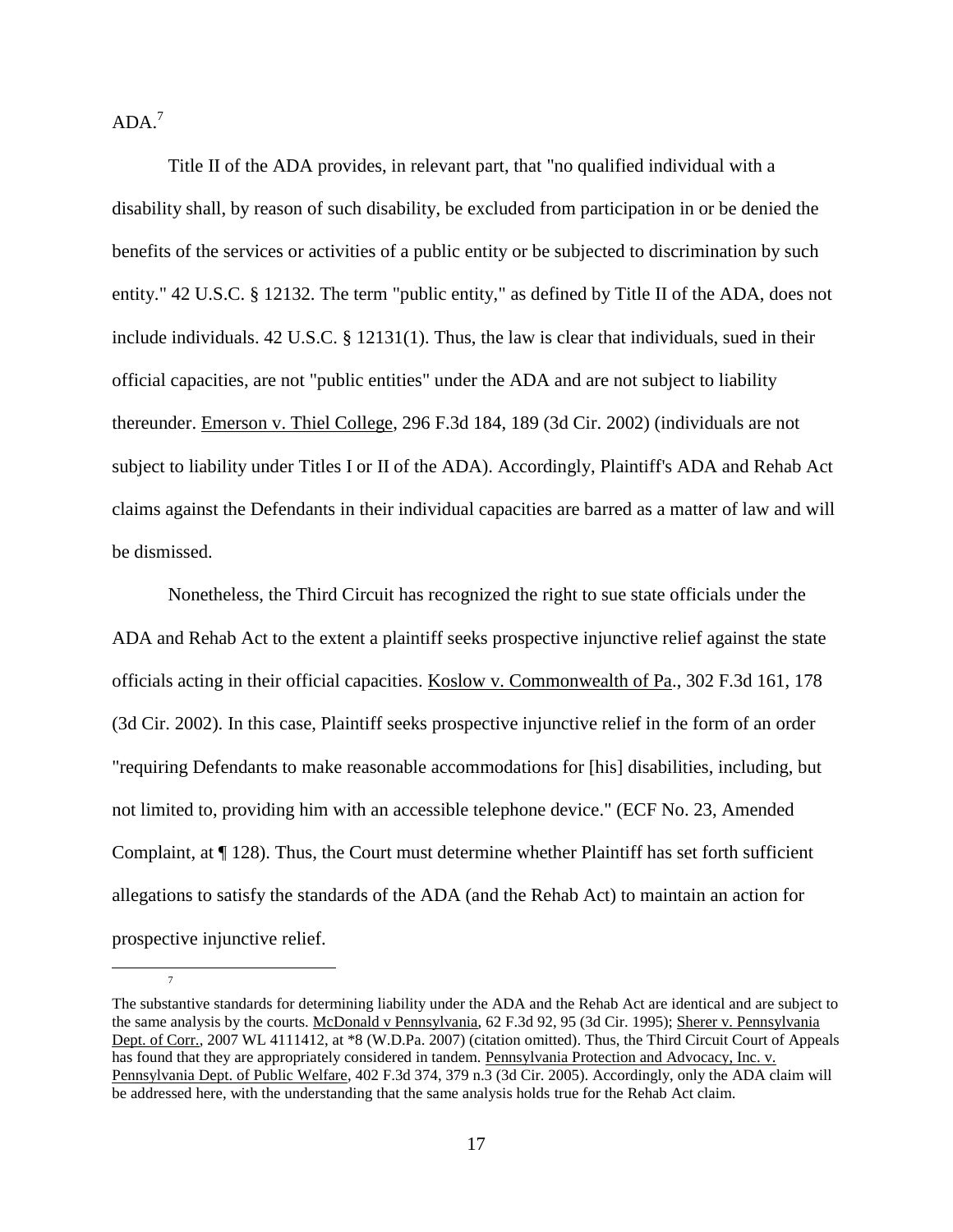Title II of the ADA provides that "no qualified individual with a disability shall, by reason of such disability, be excluded from participation in or be denied the benefits of the services, programs, or activities of a public entity, or be subject to discrimination by any such entity." [42 U.S.C. § 12132;](https://1.next.westlaw.com/Link/Document/FullText?findType=L&pubNum=1000546&cite=42USCAS12132&originatingDoc=I573111f5527011dbb0d3b726c66cf290&refType=LQ&originationContext=document&transitionType=DocumentItem&contextData=(sc.DocLink)) Iseley v. Beard, 200 Fed.Appx. 137, 142 (3d Cir. 2006). Here, Defendants assert that Plaintiff falls short of stating a claim under the ADA because he does not allege that the failure to accommodate his alleged disabilities precluded him from participating in a service, program, or activity. In particular, Plaintiff alleges that, due to the failure to accommodate his disabilities, he was regularly denied the opportunity to make daily requests for showers, haircuts, shaves, and trips to the yard (ECF No. 23, Amended Complaint, at  $\P$  65-69). As to these allegations, the Court agrees with Defendants that Plaintiff has failed to state a claim under the ADA. See Thomas v. Pennsylvania Dept. of Corrections, 615 F.Supp.2d 411, 427 (W.D.Pa. 2009), citing Bryant v. Madigan, 84 F.3d 246, 248 ( $7<sup>th</sup>$  Cir. 1996) ("using the toilet, sink and shower facilities or being able to dress oneself, are not programs or activities as contemplated by Title II of the ADA any more than sleeping is").

However, the same cannot be said of Plaintiff's allegation that he was denied access to a hearing-impaired telephone, as the use of a telephone may be properly considered a service provided by the institution. <u>See</u> 28 C.F.R. § 35.104(1); Chisholm v McManimon, 275 F.3d 315, 329 (3d Cir. 2001) (upholding claim under Title II of the ADA, holding that "[to] the extent that other non-disabled inmates had access to communication by telephone, [the prison] was required to provide [the plaintiff] with such access on nondiscriminatory terms"); Gallagher v. Allegheny County, 2011 WL 284128 at \*8 (W.D.Pa. Jan. 25, 2011). In addition, Plaintiff's complaint that he was denied the use of a vibrating watch to alert him to the proper time to position himself in the RHU for requests is also sufficient to raise an ADA claim because such denial conceivably